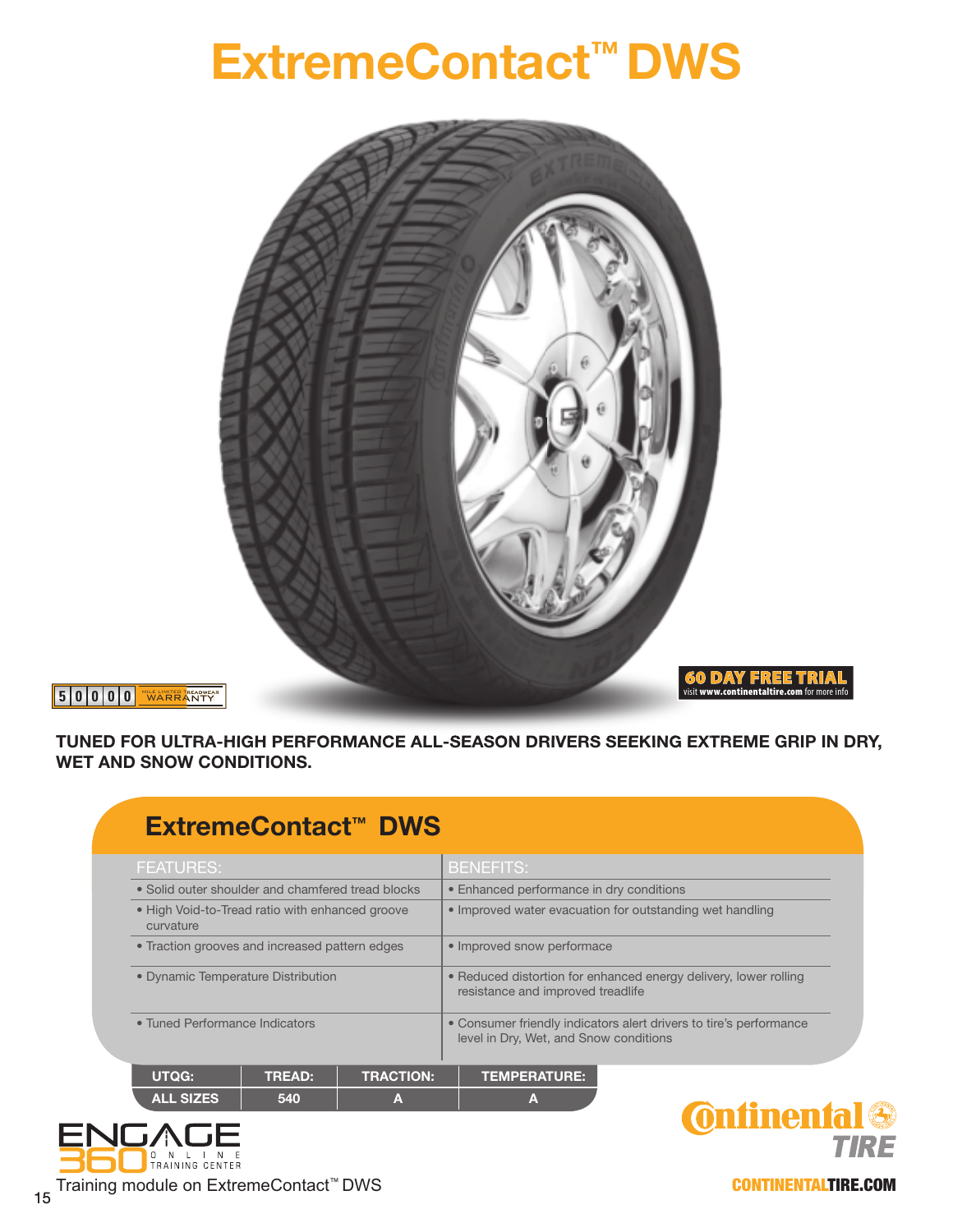|    |                   |                          |             |                 |                          |                            |              |                |                    |                   | Martin Collage River River | <b>I</b> Graze Recording to the Asian |            | I Anadeson Marian Maria I |                |                        |
|----|-------------------|--------------------------|-------------|-----------------|--------------------------|----------------------------|--------------|----------------|--------------------|-------------------|----------------------------|---------------------------------------|------------|---------------------------|----------------|------------------------|
|    |                   |                          |             |                 |                          |                            |              |                |                    |                   |                            |                                       |            |                           |                |                        |
|    |                   |                          |             | I LONDON BROWN  |                          | I ARTICLE MANUSCRIPT       |              | I TRED MARKING | I TARK MATCH THE O | I TAKE MOTIVE ASS |                            |                                       |            |                           |                | I TREDO DESCRIPTION OF |
|    | <b>FAM DIAMER</b> |                          |             |                 | I LONDON MARIE           |                            |              |                |                    |                   |                            |                                       |            | I MAYLON (KG)             | I MATCORO      | I Reyona Maple         |
|    |                   | <b>SKRAKES</b>           |             |                 |                          |                            |              |                |                    |                   |                            |                                       |            |                           |                |                        |
|    |                   | STE                      |             |                 |                          | <b>Siguitary</b>           |              |                |                    |                   |                            |                                       |            |                           |                |                        |
|    |                   | 205/55ZR16               | 91W         | <b>SL</b>       | <b>BSW</b>               | 15461960000                | 24.9         | 8.6            | 19.1               | 44                | 8.4(6.5)                   | $5.5 - 7.5$                           | 615        | 1356                      | 10/32          | 831                    |
|    | 55                | 215/55ZR16               | 93W         | SL              | <b>BSW</b>               | 15462960000                | 25.3         | 9.0            | 19.9               | 51                | 8.9(7.0)                   | $6.0 - 7.5$                           | 650        | 1433                      | 10/32          | 824                    |
|    |                   | 225/55ZR16               | 95W         | <b>SL</b>       | <b>BSW</b>               | 15462990000                | 25.7         | 9.4            | 20.7               | 51                | 9.2(7.0)                   | $6.0 - 8.0$                           | 690        | 1521                      | 10/32          | 811                    |
| 16 |                   | 195/50ZR16               | 84W         | SL              | <b>BSW</b>               | 15459990000                | 23.7         | 7.4            | 16.2               | 51                | 8.5(6.0)                   | $5.5 - 7.0$                           | 500        | 1102                      | 10/32          | 864                    |
|    | 50                | 205/50ZR16               | 87W         | <b>SL</b>       | <b>BSW</b>               | 15460990000                | 24.1         | 8.2            | 18.1               | 51                | 8.4(6.5)                   | $5.5 - 7.5$                           | 545        | 1202                      | 10/32          | 853                    |
|    |                   | 225/50ZR16               | 92W         | SL              | <b>BSW</b>               | 15462980000                | 24.9         | 9.1            | 20.0               | 51                | 9.2 (7.0)                  | $6.0 - 8.0$                           | 630        | 1389                      | 10/32          | 831                    |
|    | 45                | 205/45ZR16               | 83W         | <b>SL</b>       | <b>BSW</b>               | 15460960000                | 23.3         | 7.7            | 17.1               | 51                | 8.1(7.0)                   | $6.5 - 7.5$                           | 487        | 1074                      | 10/32          | 876                    |
|    | 55                | 215/55ZR17               | 94W         | SL              | <b>BSW</b>               | 15467990000                | 26.3         | 9.1            | 20.1               | 51                | 9.2(7.0)                   | $6.0 - 8.0$                           | 670        | 1477                      | 10/32          | 793                    |
|    |                   | 235/55ZR17               | 99W         | <b>SL</b>       | <b>BSW</b>               | 15470990000                | 27.2         | 11.2           | 24.6               | 51                | 9.6(7.5)                   | $6.5 - 8.5$                           | 775        | 1709                      | 10/32          | 767                    |
|    |                   | 205/50ZR17               | 93W<br>95W  | XL              | <b>BSW</b><br><b>BSW</b> | 15465990000                | 25.1<br>25.5 | 8.8            | 19.5               | 51                | 8.5(6.5)                   | $5.5 - 7.5$<br>$6.0 - 7.5$            | 650        | 1433<br>1521              | 10/32          | 825                    |
|    | 50                | 215/50ZR17<br>225/50ZR17 | 94W         | <b>XL</b><br>SL | <b>BSW</b>               | 15467980000<br>15469960000 | 25.9         | 9.3<br>9.6     | 20.5<br>21.2       | 51<br>51          | 8.9(7.0)<br>9.2(7.0)       | $6.0 - 8.0$                           | 690<br>670 | 1477                      | 10/32<br>10/32 | 818<br>805             |
|    |                   | 235/50ZR17               | <b>96W</b>  | <b>SL</b>       | <b>BSW</b>               | 15470980000                | 26.3         | 10.0           | 22.0               | 51                | 9.7(7.5)                   | $6.5 - 8.5$                           | 710        | 1565                      | 10/32          | 793                    |
|    |                   | 245/50ZR17               | 99W         | SL              | <b>BSW</b>               | 15469990000                | 26.3         | 10.9           | 24.0               | 51                | 9.7 (7.5)                  | $6.5 - 8.5$                           | 775        | 1709                      | 10/32          | 793                    |
|    |                   | 205/45ZR17               | <b>88W</b>  | <b>XL</b>       | <b>BSW</b>               | 15464990000                | 24.3         | 8.2            | 18.1               | 51                | 8.4(7.0)                   | $6.5 - 7.5$                           | 560        | 1235                      | 10/32          | 848                    |
| 17 |                   | 215/45ZR17               | 91W         | XL              | <b>BSW</b>               | 15466980000                | 24.6         | 8.8            | 19.4               | 51                | 8.5(7.0)                   | $7.0 - 8.0$                           | 615        | 1356                      | 11/32          | 839                    |
|    |                   | 225/45ZR17               | 91W         | <b>SL</b>       | <b>BSW</b>               | 15468980000                | 25.0         | 9.0            | 19.8               | 51                | 8.9 (7.5)                  | $7.0 - 8.0$                           | 615        | 1356                      | 10/32          | 828                    |
|    | 45                | 235/45ZR17               | 94W         | SL              | <b>BSW</b>               | 15470960000                | 25.3         | 9.7            | 21.5               | 51                | 9.3(8.0)                   | $7.5 - 9.0$                           | 670        | 1477                      | 11/32          | 824                    |
|    |                   | 245/45ZR17               | 95W         | <b>SL</b>       | <b>BSW</b>               | 15471180000                | 25.7         | 10.2           | 22.4               | 51                | 9.6(8.0)                   | $7.0 - 9.0$                           | 690        | 1521                      | 11/32          | 811                    |
|    |                   | 255/45ZR17               | 98W         | SL              | <b>BSW</b>               | 15470170000                | 26.0         | 10.8           | 23.9               | 51                | 10.2(8.5)                  | $8.0 - 9.5$                           | 750        | 1654                      | 10/32          | 802                    |
|    |                   | 245/40ZR17               | 91W         | <b>SL</b>       | <b>BSW</b>               | 15471170000                | 24.7         | 9.7            | 21.5               | 51                | 9.8(8.5)                   | $8.0 - 9.5$                           | 615        | 1356                      | 10/32          | 836                    |
|    | 40                | 255/40ZR17               | 94W         | SL              | <b>BSW</b>               | 15471190000                | 25.0         | 10.0           | 22.2               | 51                | 10.2(9.0)                  | $8.5 - 10.0$                          | 670        | 1477                      | 10/32          | 828                    |
|    |                   | 275/40ZR17               | <b>98W</b>  | <b>SL</b>       | <b>BSW</b>               | 15471200000                | 25.7         | 11.1           | 24.5               | 51                | 10.9(9.5)                  | $9.0 - 11.0$                          | 750        | 1654                      | 10/32          | 811                    |
|    | 55                | 235/55ZR18               | 100W        | SL              | <b>BSW</b>               | 15473980000                | 28.2         | 11.9           | 26.2               | 51                | 9.6(7.5)                   | $6.5 - 8.5$                           | 800        | 1764                      | 10/32          | 739                    |
|    | 50                | 235/50ZR18               | 97W         | <b>SL</b>       | <b>BSW</b>               | 15473960000                | 27.3         | 10.6           | 23.4               | 51                | 9.6(8.0)                   | $6.5 - 8.5$                           | 730        | 1609                      | 10/32          | 764                    |
|    |                   | 215/45ZR18               | 93Y         | XL              | <b>BSW</b>               | 15475990000                | 25.6         | 8.7            | 19.3               | 51                | 8.4 (7.0)                  | $7.0 - 8.0$                           | 650        | 1433                      | 10/32          | 814                    |
|    |                   | 225/45ZR18               | 91Y         | <b>SL</b>       | <b>BSW</b>               | 15472980000                | 26.0         | 9.8            | 21.5               | 51                | 8.9(7.5)                   | $7.0 - 8.5$                           | 615        | 1356                      | 11/32          | 802                    |
|    | 45                | 235/45ZR18               | 98Y         | <b>XL</b>       | <b>BSW</b>               | 15475980000                | 26.3         | 9.7            | 21.5               | 51                | 9.3(8.0)                   | $7.5 - 9.0$                           | 750        | 1654                      | 10/32          | 793                    |
|    |                   | 245/45ZR18               | 96Y         | <b>SL</b>       | <b>BSW</b>               | 15476970000                | 26.7         | 10.6           | 23.3               | 51                | 9.6(8.0)                   | $7.5 - 9.0$                           | 710        | 1565                      | 11/32          | 781                    |
|    |                   | 255/45ZR18               | 103Y<br>89Y | XL<br><b>XL</b> | <b>BSW</b><br><b>BSW</b> | 15476980000<br>15471990000 | 27.0         | 11.3<br>8.2    | 24.8               | 51                | 10.0(8.5)                  | $8.0 - 9.5$<br>$7.0 - 8.5$            | 875<br>580 | 1929<br>1279              | 11/32<br>10/32 | 772                    |
|    |                   | 215/40ZR18<br>225/40ZR18 | 92 Y        | XL              | <b>BSW</b>               | 15472960000                | 24.8<br>25.1 | 9.3            | 18.2<br>20.5       | 51<br>51          | 8.6(7.5)<br>9.0(8.0)       | $7.5 - 9.0$                           | 630        | 1389                      | 10/32          | 834<br>825             |
|    |                   | 235/40ZR18               | 91Y         | <b>SL</b>       | <b>BSW</b>               | 15472990000                | 25.4         | 9.8            | 21.6               | 51                | 9.5(8.5)                   | $8.0 - 9.5$                           | 615        | 1356                      | 10/32          | 821                    |
| 18 | 40                | 245/40ZR18               | 93Y         | SL              | <b>BSW</b>               | 15473990000                | 25.7         | 10.1           | 22.2               | 51                | 9.8(8.5)                   | $8.0 - 9.5$                           | 650        | 1433                      | 10/32          | 811                    |
|    |                   | 255/40ZR18               | 99Y         | <b>XL</b>       | <b>BSW</b>               | 15474980000                | 26.0         | 11.2           | 24.7               | 51                | 10.2(9.0)                  | $8.5 - 10.0$                          | 775        | 1709                      | 10/32          | 802                    |
|    |                   | 265/40ZR18               | 101Y        | XL              | <b>BSW</b>               | 15474990000                | 26.3         | 12.1           | 26.7               | 51                | 11.2(9.5)                  | $9.0 - 10.5$                          | 825        | 1819                      | 10/32          | 793                    |
|    |                   | 275/40ZR18               | 99Y         | <b>SL</b>       | <b>BSW</b>               | 15477970000                | 26.7         | 11.5           | 25.3               | 51                | 10.9(9.5)                  | $9.0 - 11.0$                          | 775        | 1709                      | 10/32          | 781                    |
|    |                   | 215/35ZR18               | 84Y         | XL              | <b>BSW</b>               | 15471960000                | 23.9         | 8.3            | 18.4               | 51                | 8.6(7.5)                   | $7.0 - 8.0$                           | 500        | 1102                      | 10/32          | 859                    |
|    |                   | 235/35ZR18               | <b>86Y</b>  | <b>SL</b>       | <b>BSW</b>               | 15459710000                | 24.5         | 9.3            | 20.6               | 51                | 9.5(8.5)                   | $8.0 - 9.5$                           | 530        | 1169                      | 10/32          | 848                    |
|    |                   | 255/35ZR18               | 90Y         | SL              | <b>BSW</b>               | 15471980000                | 25.0         | 10.1           | 22.2               | 51                | 10.0(9.0)                  | $8.5 - 10.0$                          | 600        | 1323                      | 10/32          | 828                    |
|    | 35                | 265/35ZR18               | 97Y         | <b>XL</b>       | <b>BSW</b>               | 15476990000                | 25.3         | 10.6           | 23.4               | 51                | 10.7(9.5)                  | $9.0 - 10.5$                          | 730        | 1609                      | 10/32          | 824                    |
|    |                   | 275/35ZR18               | 95 Y        | <b>SL</b>       | <b>BSW</b>               | 15477950000                | 25.6         | 11.2           | 24.8               | 51                | 11.2(9.5)                  | $9.0 - 11.0$                          | 690        | 1521                      | 10/32          | 814                    |
|    |                   | 285/35ZR18               | 101Y        | <b>XL</b>       | <b>BSW</b>               | 15477990000                | 25.9         | 12.2           | 27.0               | 51                | 11.4(10.0)                 | $9.5 - 11.0$                          | 825        | 1819                      | 10/32          | 805                    |
|    |                   | 295/35ZR18               | 99Y         | SL              | <b>BSW</b>               | 15478930000                | 26.1         | 11.6           | 25.7               | 51                | 12.0 (10.5)                | $10.0 - 11.0$                         | 775        | 1709                      | 10/32          | 799                    |

Continued on next page